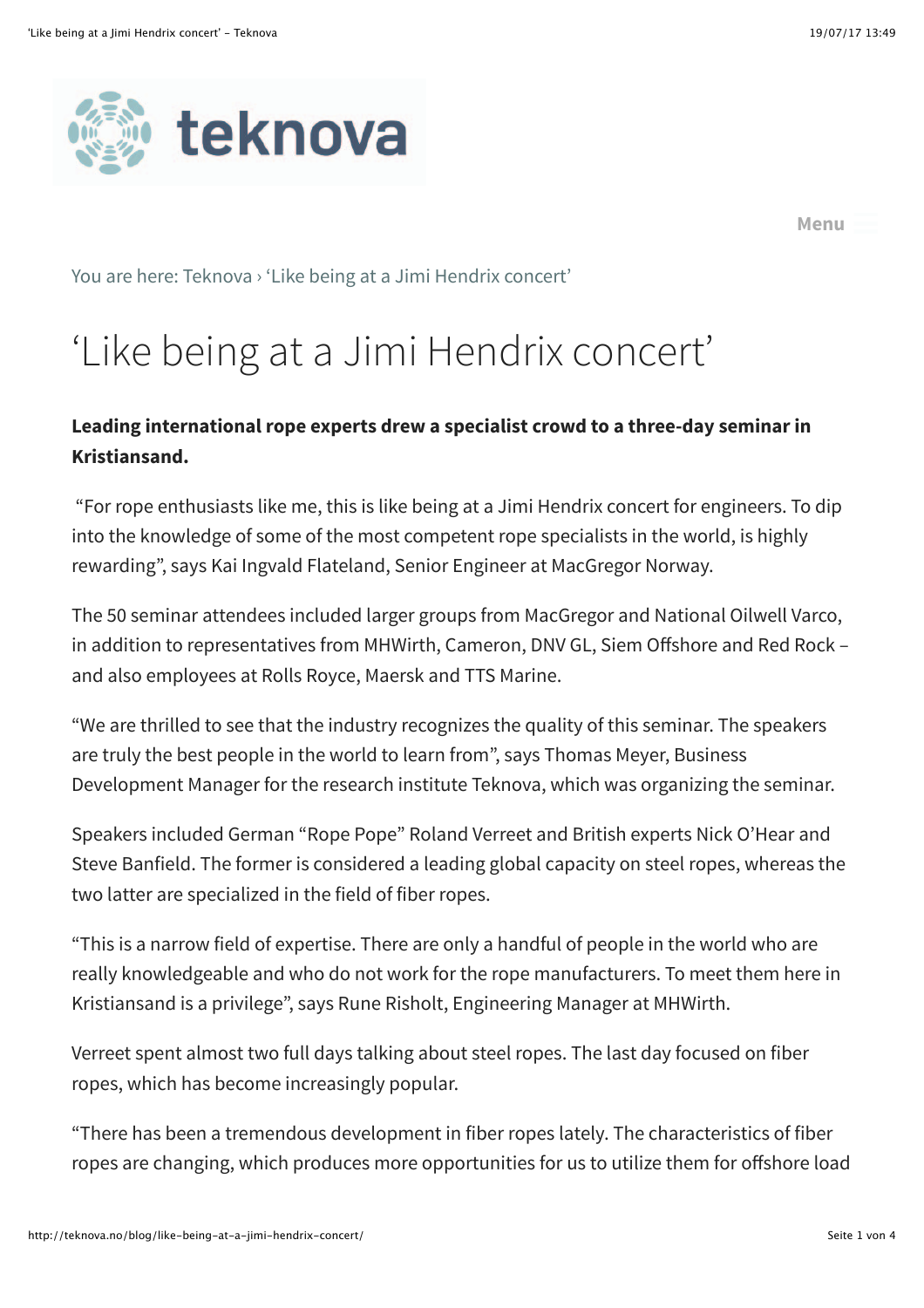handling. We just need to know how to use them properly. Any mistake could be very costly", says Arne Tomstad, Senior Project Engineer at MacGregor Norway.

The three-day seminar was co-financed by Teknova, GCE NODE, VRI Agder, Kristiansand Municipality, Aust-Agder County, Vest-Agder County and the University of Agder.



Left-right: Business Development Manager Thomas Meyer at Teknova, "Rope Pope" Roland Verreet and British expert Nick O'Hear.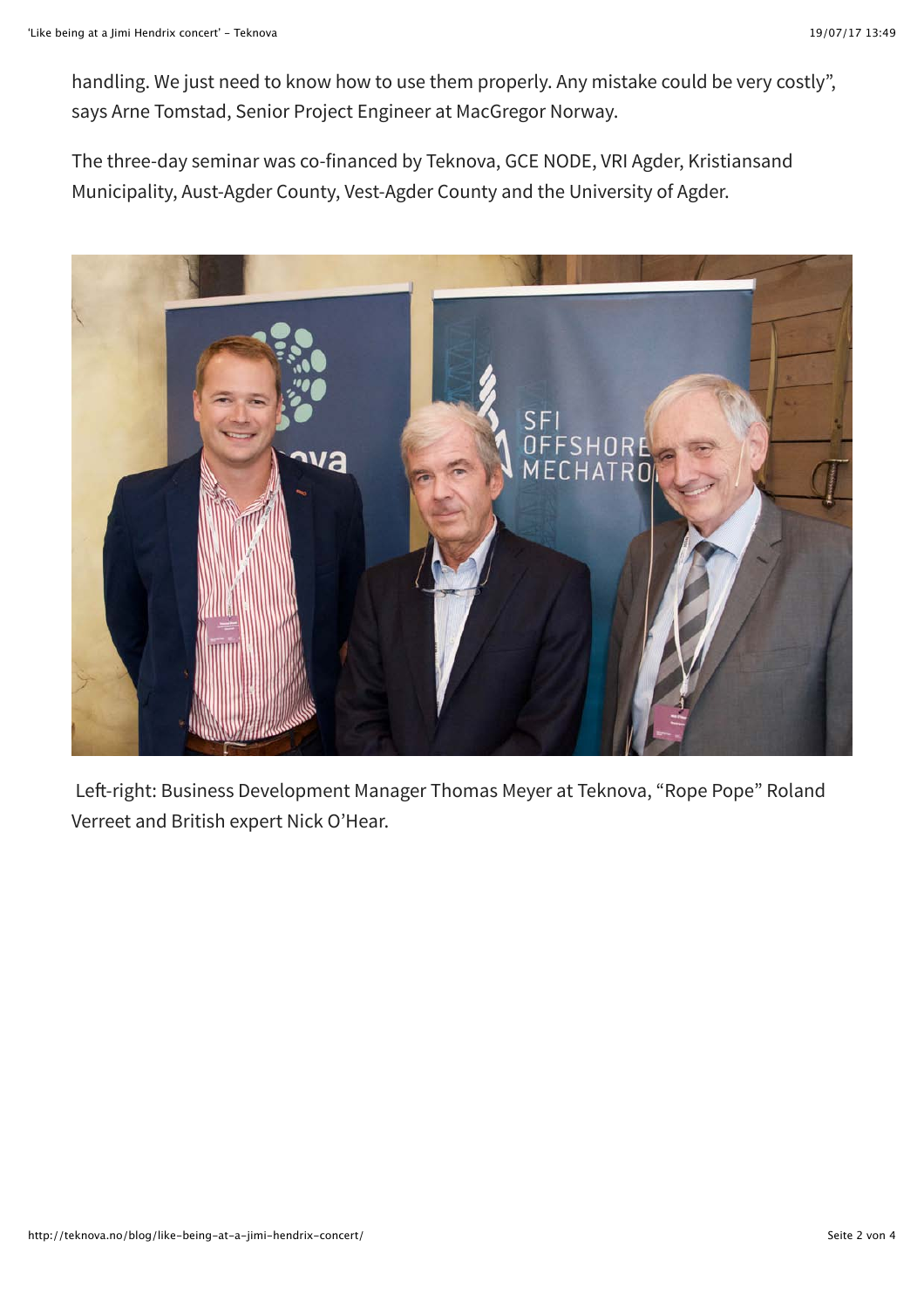

"Like being at a Jimi Hendrix concert", says Kai Ingvald Flateland (MacGregor, left). Rune Risholt (MHWirth, middle) and Arne Tomstad (MacGregor) were also impressed by the international speakers at the seminar.

## **Teknova is a member of:**



NCE EYDE<br>Norwegian Center of Expertise<br>Sustainable Process Industry



GCE | NODE | SLOBAL CENTER